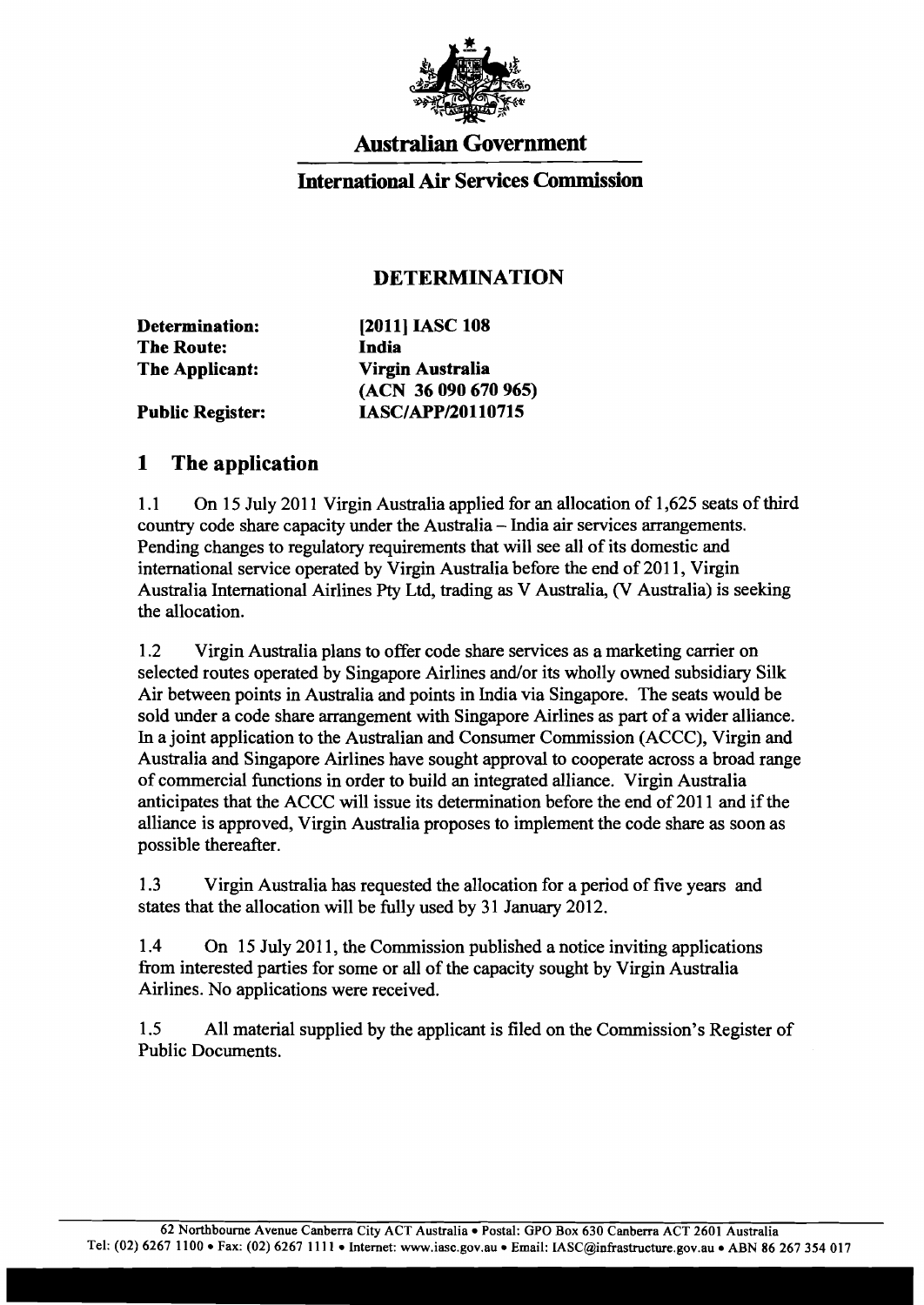## **2 Provisions of relevant air services arrangements**

Use of the capacity involved in the application is consistent with the provisions of the Australia - India air services arrangements. According to the Register of Available Capacity there are 1625 seats to and from Mumbai, New Delhi, Kolkata, Chennai, Bangalore and Hyderabad for code sharing on services operated by third party airlines.

## **3 Delegate's consideration**

#### 3.1 In accordance with section 27AB of the

*International Air Services Commission Act 1992* (the Act) and regulation 3A of the *International Air Services Commission Amendment Regulations 2003 (No.1),* the delegate of the Commission may consider the Virgin Australia application.

3.2 Under paragraph 6.2 of the Minister's policy statement, the Commission is required only to apply the criteria in paragraph 4 of the policy statement. Under paragraph 4 the use of entitlements by an Australian carrier that is reasonably capable of obtaining the necessary approvals and of implementing its proposals is of benefit to the public. For an established international carrier such as V Australia, this means that there is public benefit arising from the use of the entitlements.

3.3 The delegate concludes that an allocation to V Australia of 1.625 seats per week in each direction on the India route would be of benefit to the public.

3.4 The Commission notes that implementation of the code share is dependent on authorisation by the ACCC of a strategic alliance agreement between Virgin Australia and Singapore Airlines. The Commission's determination does not prejudice any consideration by the ACCC about the authorisation of the alliance. Should the ACCC decide not to authorise the alliance, then the IASC's determination would be terminated. The Commission will include a condition of approval to this effect.

# **4 Determination allocating capacity on the India route to V** Australia ([2011] IASC 108)

4.1 The delegate, on behalf of the Commission, makes a determination in favour of V Australia allocating 1,625 seats of capacity per week in each direction between Australia and India, from the third party cod e share seats available to the designated airlines of Australia to and from Mumbai, New Delhi, Kolkata, Chennai, Bangalore and Hyderabad.

4.2 The determination is for five years from the date of this determination.

- 4.3 The determination is subject to the following conditions:
	- V Australia is required to utilise the capacity by no later than 31 January 2012, or from such other date approved by the Commission;